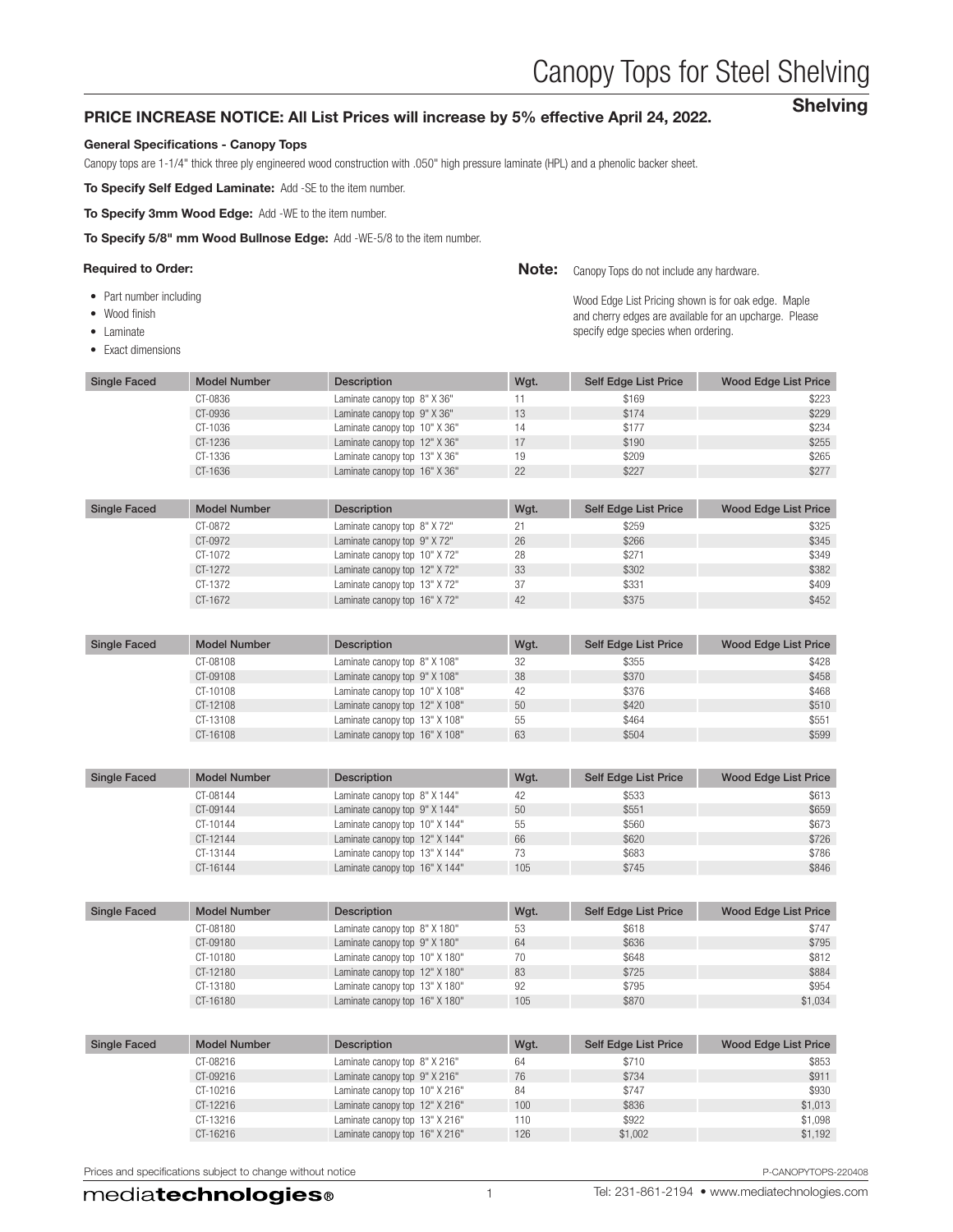# Shelving

# PRICE INCREASE NOTICE: All List Prices will increase by 5% effective April 24, 2022.

#### General Specifications - Canopy Tops

Canopy tops are 1-1/4" thick three ply engineered wood construction with .050" high pressure laminate (HPL) and a phenolic backer sheet.

To Specify Self Edged Laminate: Add -SE to the item number.

To Specify 3mm Wood Edge: Add -WE to the item number.

To Specify 5/8" mm Wood Bullnose Edge: Add -WE-5/8 to the item number.

| <b>Required to Order:</b> |  | <b>Note:</b> Canopy Tops do not include any hardware. |
|---------------------------|--|-------------------------------------------------------|
|---------------------------|--|-------------------------------------------------------|

- Part number including
- Wood finish
- Laminate
- Exact dimensions

Wood Edge List Pricing shown is for oak edge. Maple and cherry edges are available for an upcharge. Please specify edge species when ordering.

| Single Faced | <b>Model Number</b> | <b>Description</b>             | Wgt. | Self Edge List Price | Wood Edge List Price |
|--------------|---------------------|--------------------------------|------|----------------------|----------------------|
|              | CT-08252            | Laminate canopy top 8" X 252"  | 74   | \$884                | \$1.039              |
|              | CT-09252            | Laminate canopy top 9" X 252"  | 88   | \$915                | \$1.113              |
|              | CT-10252            | Laminate canopy top 10" X 252" | 97   | \$932                | \$1.134              |
|              | CT-12252            | Laminate canopy top 12" X 252" | 116  | \$1.015              | \$1.231              |
|              | CT-13252            | Laminate canopy top 13" X 252" | 128  | \$1.142              | \$1.331              |
|              | CT-16252            | Laminate canopy top 16" X 252" | 168  | \$1,245              | \$1,437              |

| <b>Single Faced</b> | <b>Model Number</b> | Description                    | Wgt. | Self Edge List Price | <b>Wood Edge List Price</b> |
|---------------------|---------------------|--------------------------------|------|----------------------|-----------------------------|
|                     | CT-08288            | Laminate canopy top 8" X 288"  | 84   | \$1.062              | \$1.224                     |
|                     | CT-09288            | Laminate canopy top 9" X 288"  | 100  | \$1.098              | \$1,316                     |
|                     | CT-10288            | Laminate canopy top 10" X 288" | 110  | \$1.119              | \$1,342                     |
|                     | CT-12288            | Laminate canopy top 12" X 288" | 132  | \$1.231              | \$1,448                     |
|                     | CT-13288            | Laminate canopy top 13" X 288" | 146  | \$1,360              | \$1.566                     |
|                     | CT-16288            | Laminate canopy top 16" X 288" | 210  | \$1,485              | \$1,683                     |

| <b>Single Faced</b> | <b>Model Number</b> | <b>Description</b>             | Wgt. | Self Edge List Price | Wood Edge List Price |
|---------------------|---------------------|--------------------------------|------|----------------------|----------------------|
|                     | CT-08324            | Laminate canopy top 8" X 324"  | 96   | \$1.062              | \$1,277              |
|                     | CT-09324            | Laminate canopy top 9" X 324"  | 114  | \$1.100              | \$1.364              |
|                     | CT-10324            | Laminate canopy top 10" X 324" | 126  | \$1.119              | \$1.394              |
|                     | CT-12324            | Laminate canopy top 12" X 324" | 150  | \$1.252              | \$1.518              |
|                     | CT-13324            | Laminate canopy top 13" X 324" | 165  | \$1.378              | \$1.643              |
|                     | CT-16324            | Laminate canopy top 16" X 324" | 189  | \$1.505              | \$1.787              |

| <b>Single Faced</b> | <b>Model Number</b> | <b>Description</b>             | Wgt. | Self Edge List Price | Wood Edge List Price |
|---------------------|---------------------|--------------------------------|------|----------------------|----------------------|
|                     | CT-08360            | Laminate canopy top 8" X 360"  | 105  | \$1.323              | \$1,587              |
|                     | CT-09360            | Laminate canopy top 9" X 360"  | 126  | \$1.364              | \$1,698              |
|                     | CT-10360            | Laminate canopy top 10" X 360" | 138  | \$1.393              | \$1.729              |
|                     | CT-12360            | Laminate canopy top 12" X 360" | 165  | \$1.540              | \$1,872              |
|                     | CT-13360            | Laminate canopy top 13" X 360" | 183  | \$1.695              | \$2,012              |

Prices and specifications subject to change without notice **P-CANOPYTOPS-220408** P-CANOPYTOPS-220408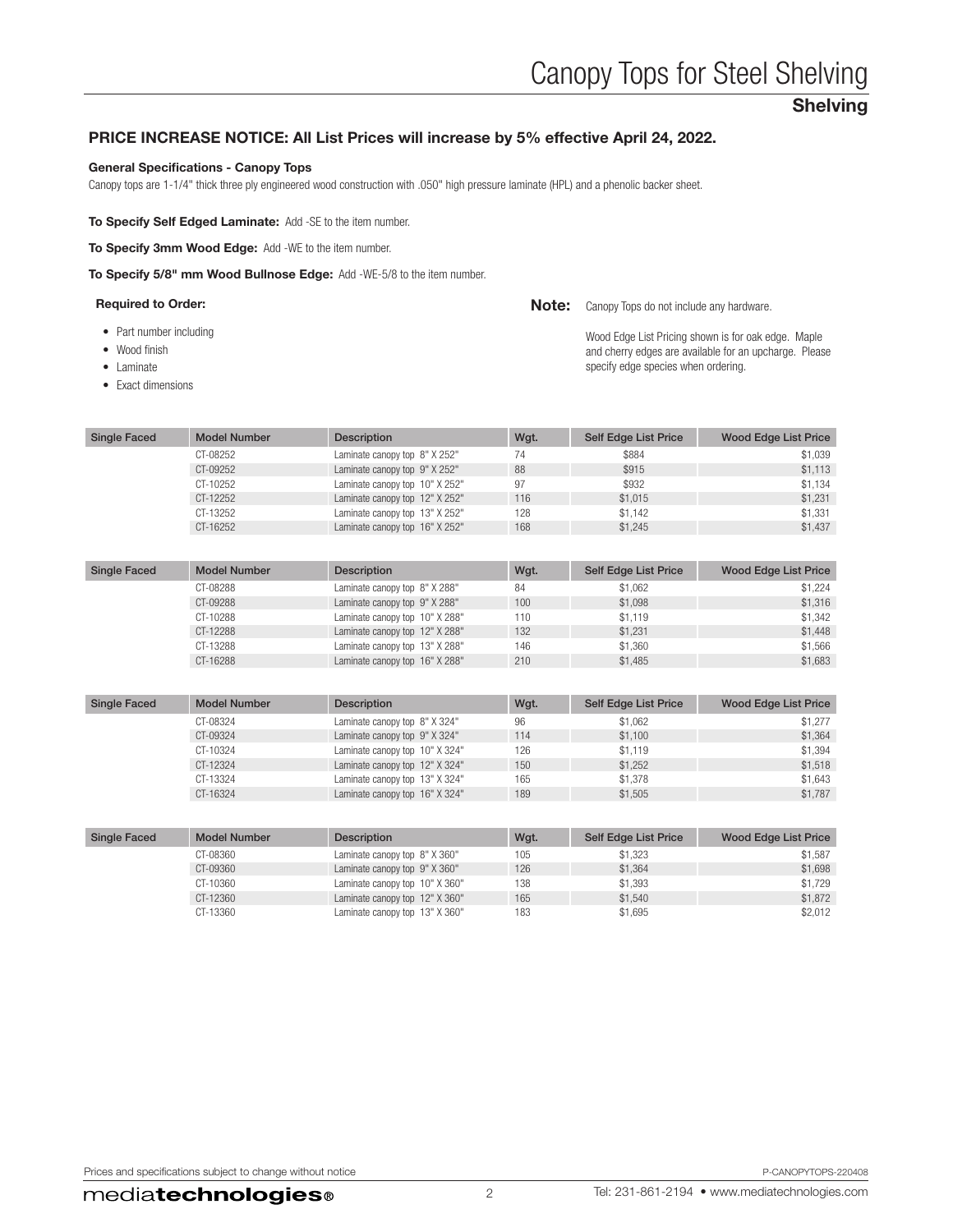# Canopy Tops for Steel Shelving

Shelving

### PRICE INCREASE NOTICE: All List Prices will increase by 5% effective April 24, 2022.

#### General Specifications - Canopy Tops

Canopy tops are 1-1/4" thick three ply engineered wood construction with .050" high pressure laminate (HPL) and a phenolic backer sheet.

To Specify Self Edged Laminate: Add -SE to the item number.

To Specify 3mm Wood Edge: Add -WE to the item number.

# To Specify 5/8" mm Wood Bullnose Edge: Add -WE-5/8 to the item number.

| <b>Required to Order:</b>                                                            |                     |                                | Note: | Canopy Tops do not include any hardware.                                                   |                                                        |
|--------------------------------------------------------------------------------------|---------------------|--------------------------------|-------|--------------------------------------------------------------------------------------------|--------------------------------------------------------|
| • Part number including<br>• Wood finish<br>$\bullet$ Laminate<br>• Exact dimensions |                     |                                |       | Wood Edge List Pricing shown is for oak edge. Maple<br>specify edge species when ordering. | and cherry edges are available for an upcharge. Please |
|                                                                                      | CT-16360            | Laminate canopy top 16" X 360" | 252   | \$1.849                                                                                    | \$2,159                                                |
|                                                                                      |                     |                                |       |                                                                                            |                                                        |
| Double Faced                                                                         | <b>Model Number</b> | <b>Description</b>             | Wgt.  | <b>Self Edge List Price</b>                                                                | <b>Wood Edge List Price</b>                            |
|                                                                                      |                     |                                |       |                                                                                            |                                                        |

| CT-D1636 | Laminate canopy top 16" X 36" | 22 | \$287 | \$376 |
|----------|-------------------------------|----|-------|-------|
| CT-1836  | Laminate canopy top 18" X 36" | 25 | \$302 | \$393 |
| CT-2036  | Laminate canopy top 20" X 36" | 28 | \$316 | \$405 |
| CT-2436  | Laminate canopy top 24" X 36" | 33 | \$346 | \$435 |
| CT-2636  | Laminate canopy top 26" X 36" | 36 | \$358 | \$445 |
| CT-3236  | Laminate canopy top 32" X 36" | 44 | \$397 | \$492 |
|          |                               |    |       |       |

| Double Faced | <b>Model Number</b> | <b>Description</b>            | Wgt. | Self Edge List Price | Wood Edge List Price |
|--------------|---------------------|-------------------------------|------|----------------------|----------------------|
|              | CT-D1672            | Laminate canopy top 16" X 72" | 43   | \$460                | \$579                |
|              | CT-1872             | Laminate canopy top 18" X 72" | 49   | \$492                | \$609                |
|              | CT-2072             | Laminate canopy top 20" X72"  | 55   | \$515                | \$636                |
|              | CT-2472             | Laminate canopy top 24" X 72" | 66   | \$572                | \$690                |
|              | CT-2672             | Laminate canopy top 26" X72"  | 72   | \$604                | \$723                |
|              | CT-3272             | Laminate canopy top 32" X 72" | 88   | \$686                | \$808                |

| Double Faced | <b>Model Number</b> | <b>Description</b>             | Wgt. | Self Edge List Price | Wood Edge List Price |
|--------------|---------------------|--------------------------------|------|----------------------|----------------------|
|              | CT-D16108           | Laminate canopy top 16" X 108" | 65   | \$636                | \$786                |
|              | CT-18108            | Laminate canopy top 18" X 108" | 74   | \$679                | \$825                |
|              | CT-20108            | Laminate canopy top 20" X 108" | 83   | \$723                | \$892                |
|              | CT-24108            | Laminate canopy top 24" X 108" | 99   | \$808                | \$954                |
|              | CT-26108            | Laminate canopy top 26" X 108" | 107  | \$849                | \$994                |
|              | CT-32108            | Laminate canopy top 32" X 108" | 132  | \$976                | \$1,205              |

| Double Faced | <b>Model Number</b> | <b>Description</b>             | Wgt. | Self Edge List Price | Wood Edge List Price |
|--------------|---------------------|--------------------------------|------|----------------------|----------------------|
|              | CT-D16144           | Laminate canopy top 16" X 144" | 86   | \$897                | \$1,077              |
|              | CT-18144            | Laminate canopy top 18" X 144" | 97   | \$954                | \$1,129              |
|              | CT-20144            | Laminate canopy top 20" X 144" | 110  | \$1.013              | \$1,188              |
|              | CT-24144            | Laminate canopy top 24" X 144" | 132  | \$1.125              | \$1,305              |
|              | CT-26144            | Laminate canopy top 26" X 144" | 143  | \$1.183              | \$1.359              |
|              | CT-32144            | Laminate canopy top 32" X 144" | 176  | \$1,353              | \$1,388              |

| Double Faced | <b>Model Number</b> | <b>Description</b>             | Wgt. | <b>Self Edge List Price</b> | <b>Wood Edge List Price</b> |
|--------------|---------------------|--------------------------------|------|-----------------------------|-----------------------------|
|              | CT-D16180           | Laminate canopy top 16" X 180" | 108  | \$1.095                     | \$1,359                     |
|              | CT-18180            | Laminate canopy top 18" X 180" | 123  | \$1.168                     | \$1.430                     |
|              | CT-20180            | Laminate canopy top 20" X 180" | 138  | \$1,232                     | \$1,495                     |
|              | CT-24180            | Laminate canopy top 24" X 180" | 165  | \$1,373                     | \$1,639                     |
|              | CT-26180            | Laminate canopy top 26" X 180" | 179  | \$1,448                     | \$1,709                     |
|              | CT-32180            | Laminate canopy top 32" X 180" | 220  | \$1.655                     | \$1.928                     |
|              |                     |                                |      |                             |                             |
| Double Faced | <b>Model Number</b> | <b>Description</b>             | Wgt. | <b>Self Edge List Price</b> | <b>Wood Edge List Price</b> |
|              | CT-D16216           | Laminate canopy top 16" X 216" | 130  | \$1.271                     | \$1,566                     |
|              | CT-18216            | Laminate canopy top 18" X 216" | 148  | \$1.354                     | \$1.648                     |
|              | CT-20216            | Laminate canopy top 20" X 216" | 166  | \$1.437                     | \$1.725                     |
|              | CT-24216            | Laminate canopy top 24" X 216" | 198  | \$1,608                     | \$1,904                     |
|              | CT-26216            | Laminate canopy top 26" X 216" | 214  | \$1.693                     | \$1,984                     |
|              | CT-32216            | Laminate canopy top 32" X 216" | 264  | \$1,948                     | \$2,246                     |

Prices and specifications subject to change without notice  $P-$ CANOPYTOPS-220408